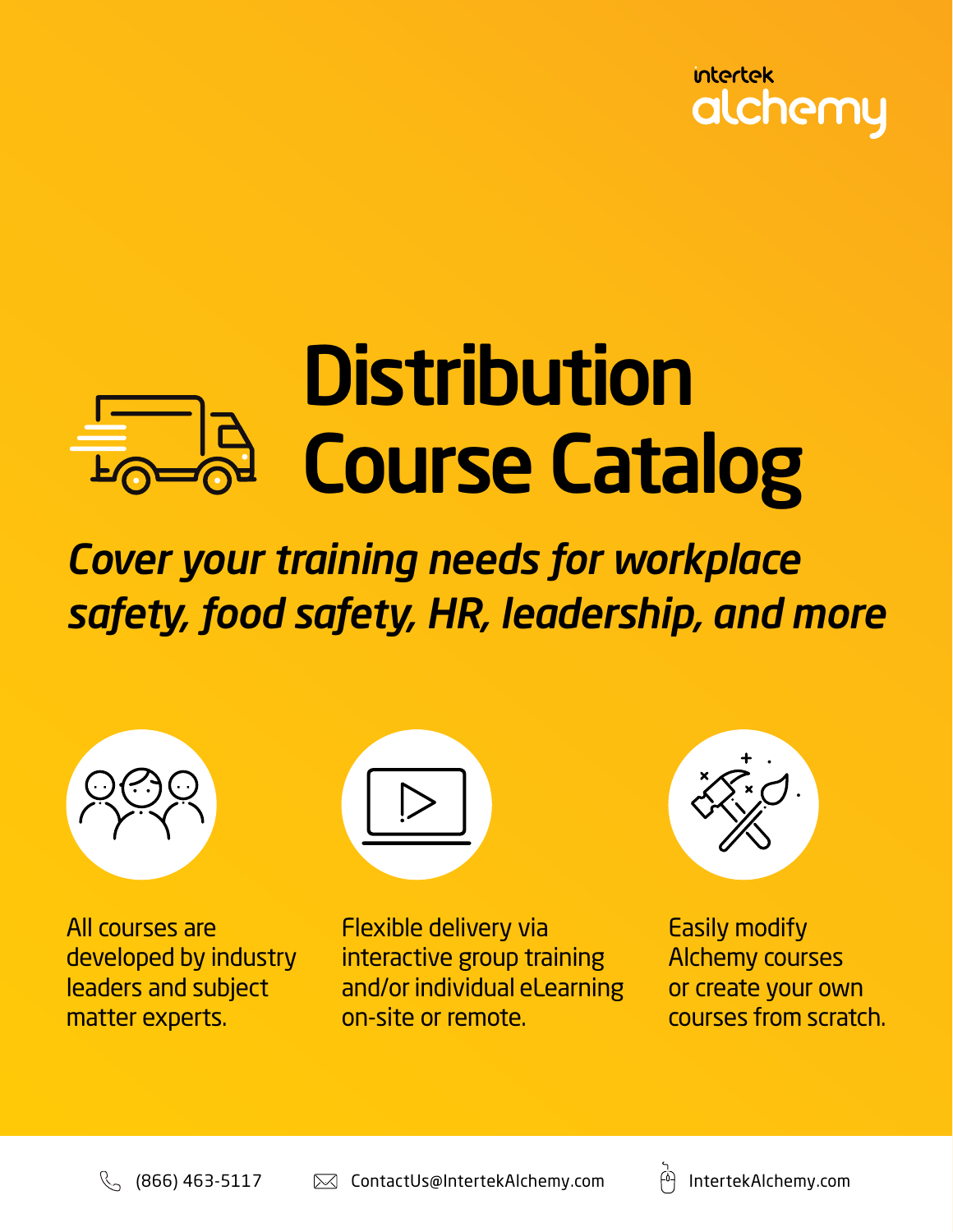# **Workplace Safety**

### *(English, Spanish, & Canadian French)*

- Ammonia Accident Prevention and First Aid
- Ammonia Awareness
- Arc Flash Awareness
- Asbestos Awareness
- Back Injury Prevention
- Basic First Aid
- Bloodborne Pathogens
- Chemical Safety: Introduction
- Cold Stress
- Combustible Dust
- Compressed Gas Cylinders
- Confined Spaces: Basics
- Confined Spaces: For Attendants
- Conveyor Safety
- Electrical Safety
- Emergency Preparedness

# **Warehouse**

### *(English & Spanish)*

- Basic Food Defense (Distribution)
- Basic Food Defense for Drivers
- Driver Food Safety SOPs  $-$  LTL Delivery Stops<sup>1</sup>
- Driver Food Safety SOPs -Maintaining Proper Temperature<sup>1</sup>
- Driver Food Safety SOPs-Pre-chilling Procedures<sup>1</sup>
- Driver Food Safety SOPs — Trailer Maintenance<sup>1</sup>
- **Ergonomics**
- Face Masks
- Fall Protection
- Fire Extinguishers: Introduction
- Fire Prevention and Protection
- GHS: Introduction
- GHS: Labels
- GHS: Labels REFRESHER
- GHS: Pictograms and Hazards
- GHS: Pictograms and Hazards — REFRESHER
- GHS: Safety Data Sheets
- GHS: Safety Data Sheets — REFRESHER
- Hand and Power Tools
- Hearing Protection
- Heat Exhaustion
- Hoists and Slings
- Hot Work
- Knife Safety Basics
- Ladder Safety
- Lift Truck Safety Awareness
- Lift Truck Safety Awareness — REFRESHER
- Lockout / Tagout Procedures
- Lockout / Tagout Procedures — REFRESHER
- Machine Guarding
- Office Safety
- Personal Protective Equipment (PPE)
- Respirators: Introduction
- Slips, Trips, and Falls
- Slips, Trips, and Falls REFRESHER

- Food Safety for Selectors — Overview
- Food Safety for Selectors -Safe Pallet Building Practices
- Food Safety SOPs -Pre-load Temperature Checks
- High Lift Truck Review
- Lift Truck Operator Overview
- Loading Food Safety SOPs — Overview
- Maintaining the Cold Chain
- Material Handling (Distribution)
- Pallet Truck Review
- Personal Hygiene (Distribution)
- Receiving Food Safety SOPs — Can Inspection
- Receiving Food Safety SOPs — Overview
- Slips, Trips, and Falls (Distribution)

# **Transportation: PRO-TREAD (Premium Library\*)**

### *(English; 20 of the 150+ courses include Spanish subtitles)*

150+ eLearning courses and refresher courses covering driver safety, defensive driving, warehouse & OSHA safety for all types of vehicles (heavy trucks, box trucks, cars, and light duty trucks), including:

- Accident Procedures
- Avoiding Fixed Objects
- Back Injury Prevention
- Backing and Docking

*\*Premium Libraries can be added to your Alchemy course library for an additional charge. 1: English only* 

- 
- - Avoiding Roadside Collisions
- Air Brakes
- 
-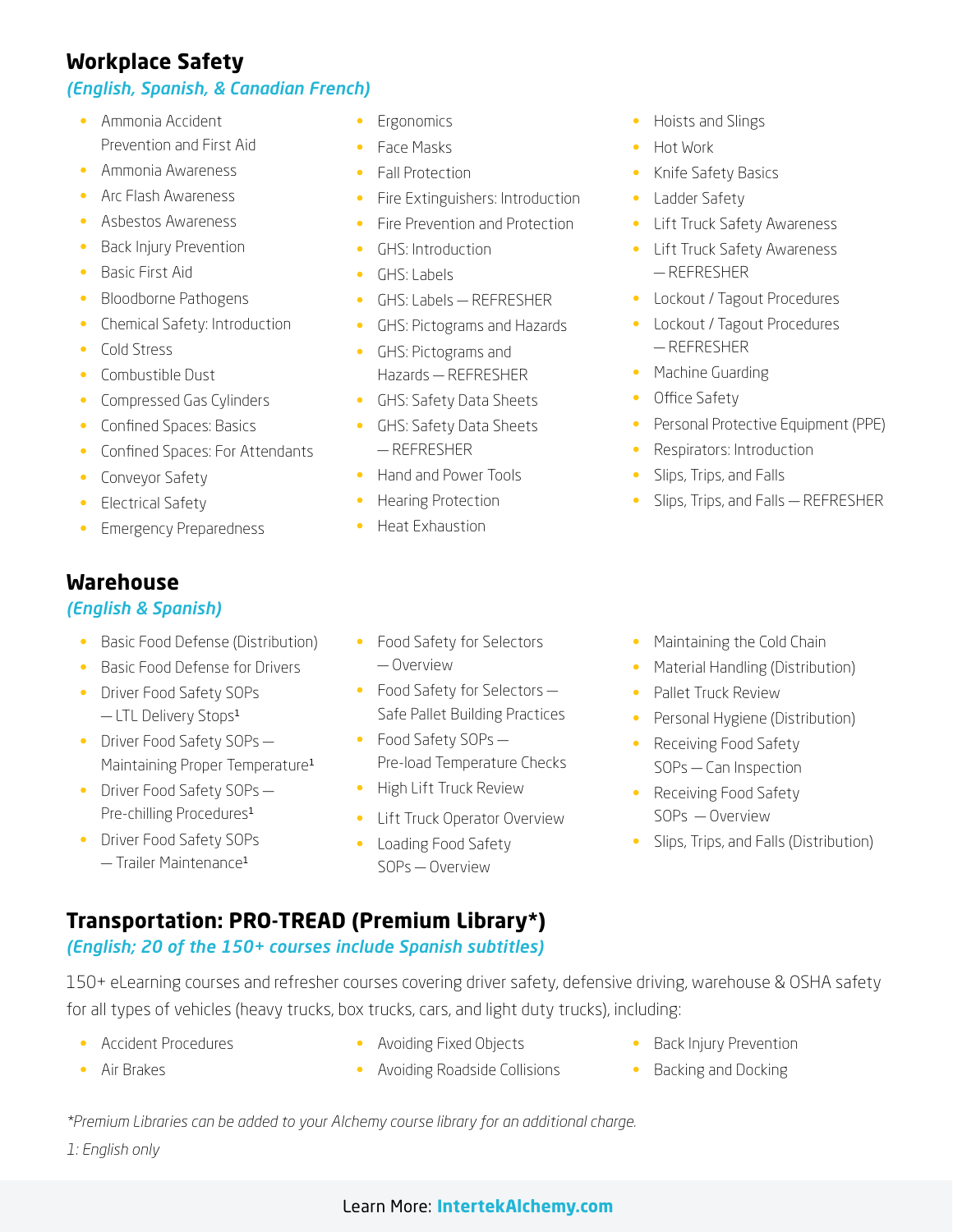# **Transportation: PRO-TREAD (Premium Library\*) (Continued)**

#### *(English; 20 of the 150+ courses include Spanish subtitles)*

- Basic Vehicle Controls
- Box Cutting
- Cargo Handling
- Cargo Securement
- CDL Basics
- Communication Medium Duty Truck
- Communication Enhanced
- Coupling and Uncoupling
- COVID-19: What Drivers Need to Know
- CSA Overview
- Defensive Driving Enhanced
- Driver Disqualifications
- Driver Distractions
- Driver Qualifications
- Driver Wellness
- Drug and Alcohol Awareness
- DVIR Pre / Post Trip Inspections
- Emergency Maneuvers
- Environmental Compliance Issues
- Fatigue Management
- Fifth Wheel
- Flatbed Safety
- Fuel Island Procedures
- Fuel Management
- Hand Truck Safety
- Hazard Awareness
- Hazmat Communication Rules
- Hazmat Driving and Parking Rules
- Hazmat Loading and Placarding
- Heat Illness
- Hours of Service
- Identification and Diagnosis of Malfunctions
- Introduction to Electronic Logging Devices
- Lane Changes and Intersections
- Lift Gate Safety
- Log Books
- Longer Combination Vehicles
- Mounting and Dismounting
- Night Driving
- Pallet Jacks
- Parking Lots
- Pre-Trip Inspection Without Exercises
- Pre-Trip Inspections Enhanced
- Preventive Maintenance
- Railroad Safety
- Rear End Collision Avoidance
- Road Rage
- Roadside Inspections
- Roll Over Prevention
- Safe Lifting
- Safe Operation of Trailer Doors
- Safely Raising and Lowering Landing Gear
- Sanitary Transportation Act -What Drivers Need to Know
- Skid Control
- Sleep Apnea
- Space Management Enhanced
- Space Management Workshop
- Speed Management Enhanced
- Spill Response
- Summer and Mountain Driving
- Tanker Pre-Trip
- Tanker Rollovers
- Tire Chains HDT / MDT
- Trailer Loading / Unloading Procedures
- Trip Planning
- Truckers Against Trafficking
- Whistle Blower Protection
- Winter Driving
- And 70+ more courses!

### **PRO-TREAD Supervisor (Premium Library\*)** *(English)*

These courses meet Federal Motor Carrier Safety Act (FMCSA) legal requirements for supervisors of CDL drivers.

- Reasonable Suspicion: Alcohol Reasonable Suspicion: Drugs
	-

*\*Premium Libraries can be added to your Alchemy course library for an additional charge.*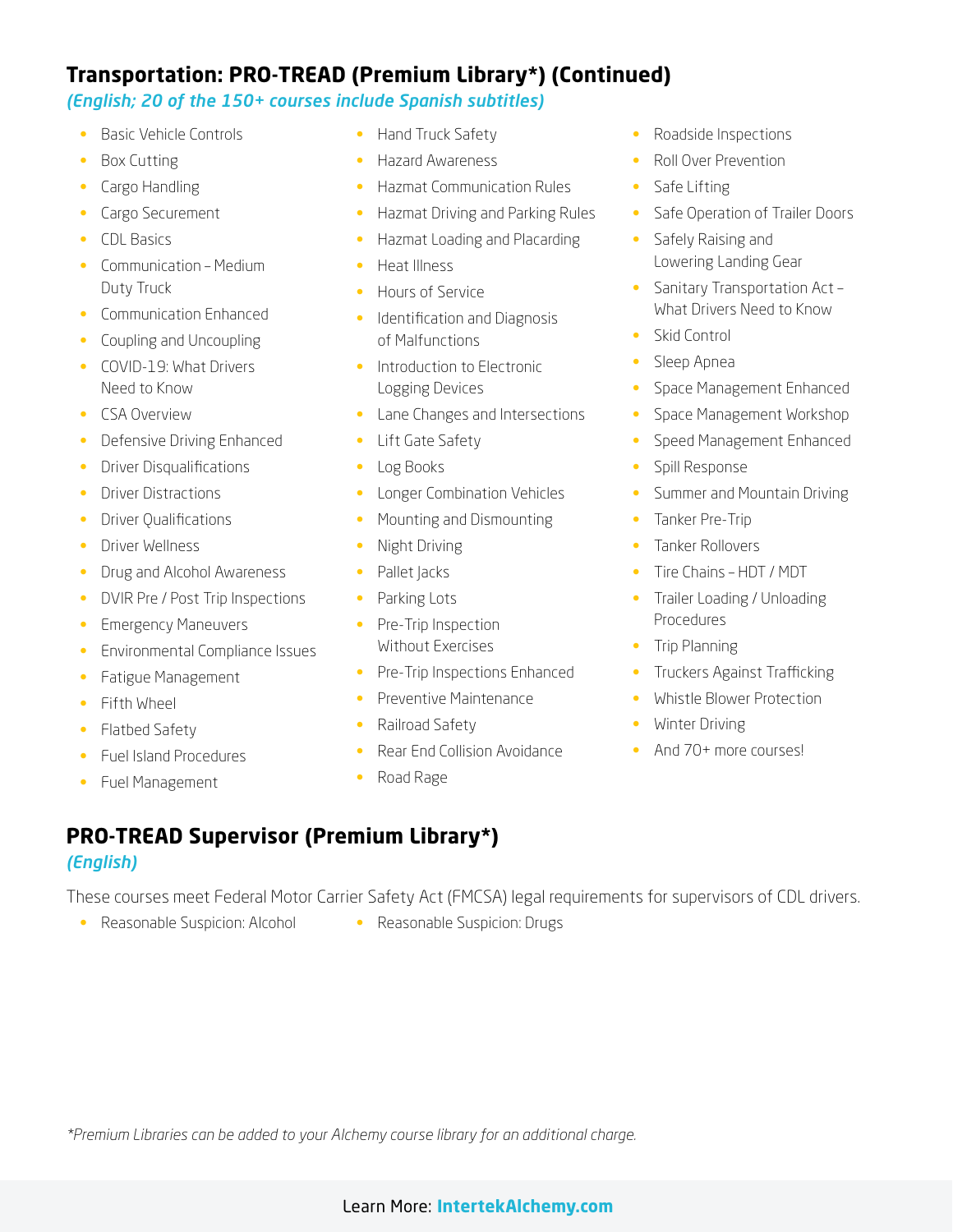# **Food Safety**

### *(English, Spanish, & Canadian French)*

- Air Hose Safety
- Bacteria Basics
- Basic Facility Defense
- Basic Facility Defense — REFRESHER
- CIP: Introduction
- Cleaning and Sanitizing: Dry Environment
- Cleaning and Sanitizing: Wet Environment
- Contamination, Adulteration, and Tampering: Introduction
- Dangerous Microorganisms in Food Manufacturing
- E. Coli: Overview
- Effective Record Keeping Practices
- Employee Illness Reporting
- Environmental Monitoring Basics
- Food Allergens: Introduction
- Food Allergens: Introduction — REFRESHER
- 
- Food Allergens: Proper Handling
- Food Allergens: Proper Handling — REFRESHER
- Food Fraud: Introduction
- Food Safety Standards: Introduction
- Food Safety Standards: Introduction and BRC
- Food Safety Standards: Introduction and SQF
- Foodborne Illness and Employee Reporting
- Foreign Material Exclusion: Overview
- Foreign Material Exclusion: Employee Role
- FSMA: Introduction
- GMPs for Maintenance Personnel
- HACCP: Overview
- HACCP: Overview REFRESHER
- Hand Washing: Effective **Techniques**
- Hand Washing: Effective
- Techniques REFRESHER
- Listeria and its Dangers to Food
- Maintenance Personnel GMPs
- Pasteurization: Introduction
- Personal Hygiene: Basics
- Personal Hygiene: Basics — REFRESHER
- Pest Control: Effective Practices
- Preventing Foodborne Illness
- Preventing Food Contamination
- Preventive Controls: Overview
- Raw Milk Receiving
- Salmonella: Controlling it in Food Manufacturing
- Salmonella: Controlling it in Food Manufacturing (Poultry)
- Sanitation Theory: Overview
- Visitor Procedures
- Waste Management Procedures and Proper Disposal
- Water Hose Safety

# **Human Resources**

### *(English, Spanish, & Canadian French)*

- Active Shooter Readiness
- Americans with Disabilities Act<sup>2</sup>
- Anger Management
- Appropriate Behavior in the Workplace
- Bullying
- Canada Leave of Absence
- COVID-19 Overview
- Cybersecurity: Overview

# **Operations**

### *(English, Spanish, & Canadian French)*

• Good Laboratory Practices: Overview

- Lean Manufacturing
- Root Cause Analysis: Introduction

*2: English and Spanish only*

- Diversity & Inclusion
- Family & Medical Leave Act<sup>2</sup>
- Health Screening<sup>2</sup>
- How Diseases Spread<sup>2</sup>
- Physical and Mental Health and Well-being<sup>2</sup>
- Preventing Illness at Work and at Home<sup>2</sup>
- Proper Workplace Conduct
- Sexual Harassment
- Social Skills in the Workplace
- Substance Abuse Awareness
- Workplace Harassment and Discrimination
- Workplace Violence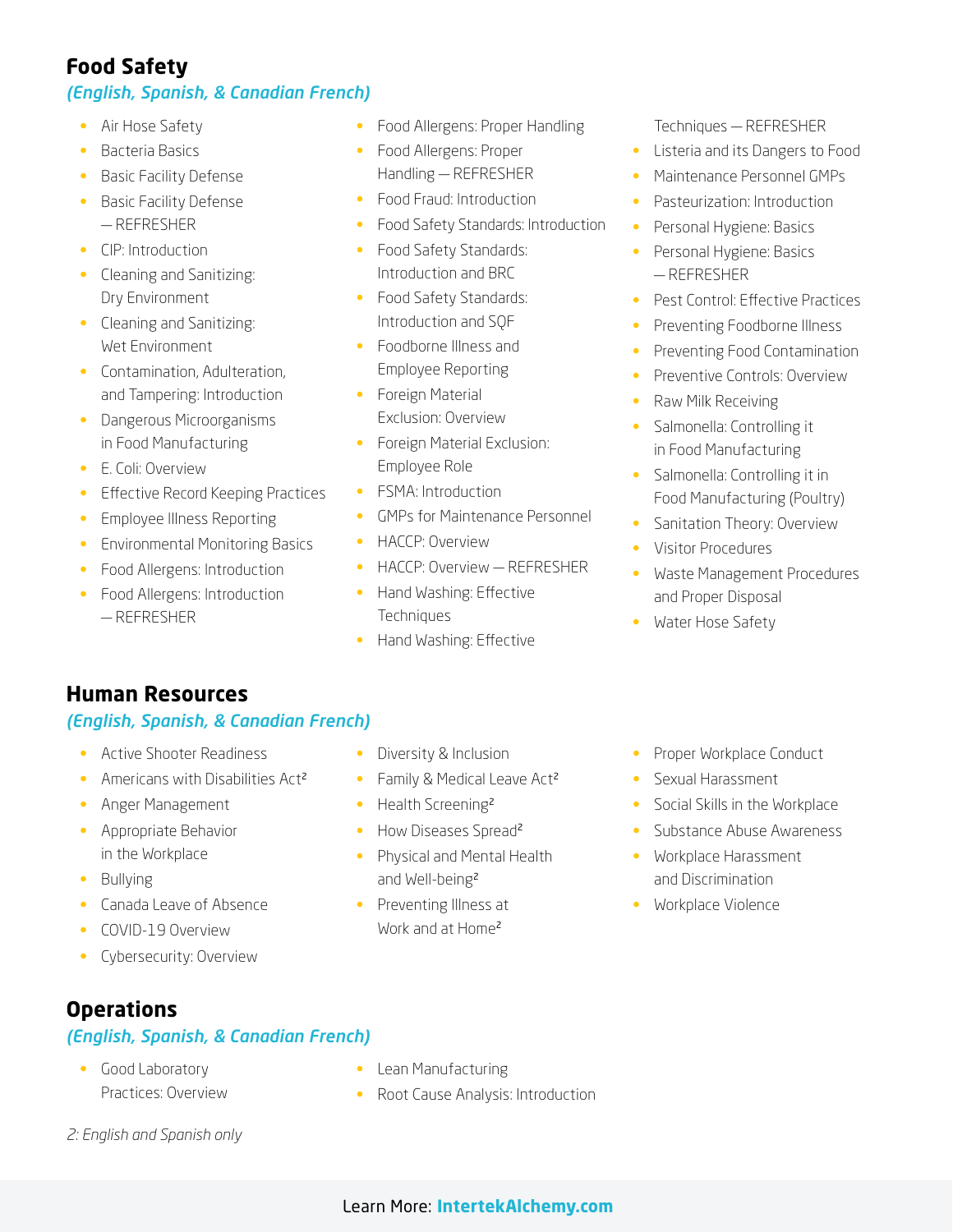# **Supervisor**

### *(English & Spanish)*

- Emergency Preparedness: Active Shooter Readiness Planning
- Emergency Preparedness: Infectious Disease Plan
- Deep Cleaning Procedures

# **Alchemy Resources** *(English)*

- Alchemy Platform: Introduction
- Alchemy Platform: Setting Up Alchemy Out of the Box
- Alchemy Platform: Preparing for Your Alchemy Training Day
- Alchemy Platform: Content Customization Options
- Group Training: Learner Basics (RF Remotes)
- Alchemy Player: Using Player to Facilitate Training
- Alchemy Player: Setting Up Your Training Space
- Alchemy Player: Using Captions in Player Videos
- Alchemy Player: Managing Mid-Session Changes
- Alchemy Player: Setting Up Kiosk Mode
- Alchemy Creator: Customizing an Alchemy Course
- Alchemy Creator: Building a Course from Scratch
- Alchemy Creator: Making Creator Content Look Like an Alchemy Course
- Alchemy Creator: Publishing Content in Player and eLearning
- Infectious Disease Management Programs
- Infectious Disease Prevention: Best Practices
- Infectious Disease Response: Best Practices
- Crisis Management Skills

- Alchemy Creator: Translating a Course
- Alchemy Manager: Overview
- Alchemy Manager: Creating Groups
- Alchemy Manager: Managing the User Listing
- Alchemy Manager: Validating Users
- Alchemy Manager: Organizing Courses with Custom Categories
- Alchemy Manager: Identifying Learning Plans that Work for You
- Alchemy Manager: Creating Fixed Date Learning Plans
- Alchemy Manager: Creating Relative Date Learning Plans
- Alchemy Manager: Creating Relative Repeating Learning Plans
- Alchemy Manager: Using Learning Plans to Centralize Playlists
- Alchemy Manager: Retiring and Editing Learning Plans
- Alchemy Manager: Reporting Options
- Alchemy Manager: Identifying Reports that Work for You
- Alchemy Manager: Creating and Managing Scheduled Reports
- Alchemy Manager: Learning Plan Reports
- Alchemy Manager: Using eLearning
- Alchemy Manager: Tracking Outside Training with ILT Courses
- Alchemy Manager: Building a Coach Observation
- Alchemy Manager: Coach Reports
- Alchemy Coach: Overview
- Exploring the Roles and Behaviors of a Coach
- Alchemy Coach: Facilitating a Single-User Observation
- Alchemy Coach: Facilitating a Multi-User Observation
- Alchemy Communications: Overview
- Alchemy Playbook: Overview
- Mastering Alchemy: Exam — Platform
- Mastering Alchemy: Exam Player
- Mastering Alchemy: Exam Creator
- Mastering Alchemy: Exam — Manager
- Mastering Alchemy: Exam Coach

*\*Premium Libraries can be added to your Alchemy course library for an additional charge.*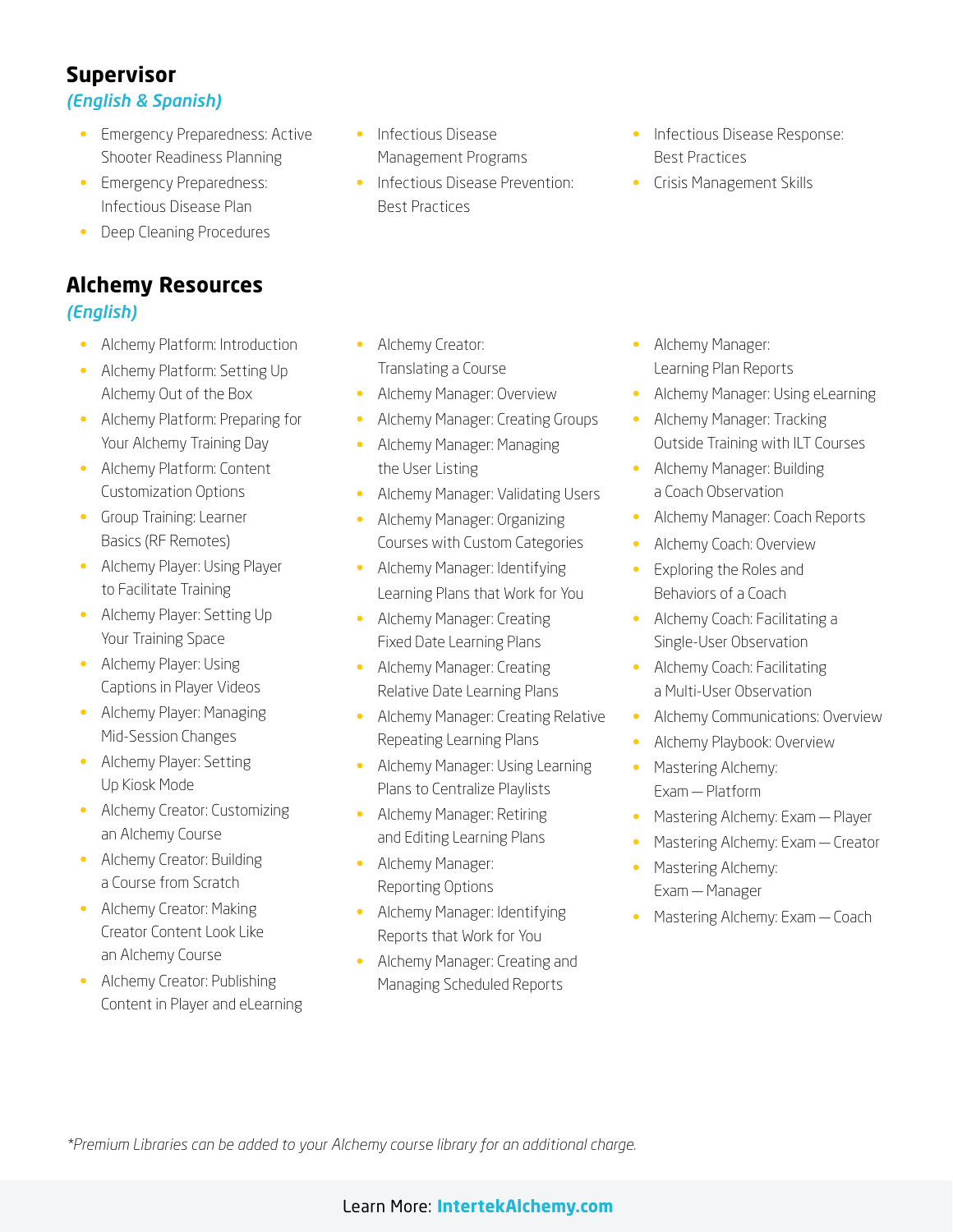# **State-mandated Workplace Harassment Training (Premium Library\*)** *(English & Spanish)*

State-specific workplace harassment eLearning meeting legal requirements for the following states (plus general training courses for states not listed):

- California
- Connecticut
- Delaware
- Illinois
- New York
- General Harrassment Training for Employees
- General Harassment Training for Managers

# **The Alchemy of Leadership (Premium Library\*)**

### *(English, Spanish, & Canadian French)*

Supervisor development courses that teach critical people skills and soft skills.

- Active Listening
- Anger Management
- Behaving Like a Leader
- Building Trust
- Communication Basics
- Dealing with Difficult People
- Difficult Conversations
- Disciplinary Action
- Engaging Employees
- Follow Up and Follow Through
	- Giving a Performance Evaluation
	- Good First Impression
	- Handling Employee Complaints Valuing Differences
	- How to Delegate
- Managing Change
- Motivating Yourself and Others
- Providing Constructive Feedback
- Receiving Feedback
- Teamwork
- 

# **Environmental Responsibility (Premium Library\*)**

### *(English & Spanish)*

Decrease waste, increase profit, and build goodwill in your community. This library includes a toolkit for deeper engagement.

• Energy Conservation

Introduction

- Environmental Management System: Overview
- Everyday Sustainability
- Hazardous Waste Awareness
	-
	-
	- Recycling Basics
- Spill Prevention
- Stormwater Runoff
- Waste Reduction
- Water Conservation

# **Food Safety Professional (Premium Library\*)**  *(English)*

Advanced courses for professionals who administer, participate, or contribute to food safety programs.

- Environmental Monitoring Program Risk Assessment • Verification & Validation
- 

*\*Premium Libraries can be added to your Alchemy course library for an additional charge.*

- Pollution: Air, Water, Noise • Process Waste Prevention
- Environmental Responsibility: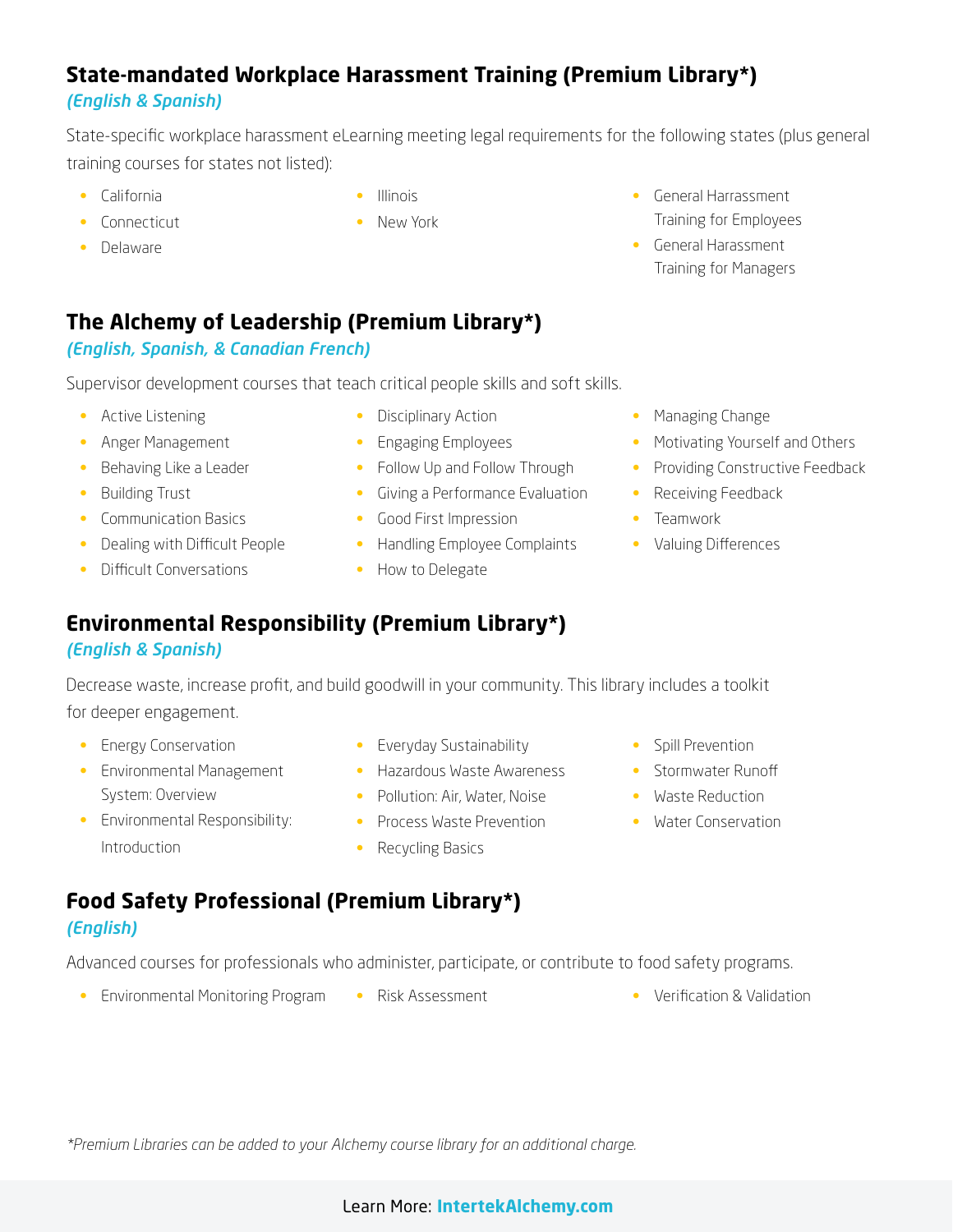# **Burmese and/or Somali (Premium Library\*)**

34 food safety, workplace safety, and HR courses translated and localized into Burmese and/or Somali. Courses are available as eLearning or Player group-based-training.

# **Food Safety**

- Basic Facility Defense
- Basic Facility Defense — REFRESHER
- Dangerous Microorganisms in Food Manufacturing
- Handwashing: Effective **Techniques**

# **Animal Welfare**

• Humane Practices for Live Birds Processing

# **Workplace Safety**

- Ammonia Awareness
- Bloodborne Pathogens
- Emergency Preparedness
- Ergonomics
- Fall Protection

### **Human Resources**

- Anger Management
- Appropriate Behavior in the Workplace

### **Alchemy Resources**

• Group Training: Learner Basics (RF Remotes)

- Handwashing: Effective Techniques — REFRESHER
- Food Allergens: Introduction
- Food Allergens: Introduction — REFRESHER
- Food Safety Standards: Introduction
- **HACCP**: Overview
- Unloading and Receiving Pigs at Processing Facilities
- Hearing Protection
- Lift Truck Safety Awareness
- Lift Truck Safety Awareness — REFRESHER
- Lockout/Tagout Procedures
- Diversity & Inclusion
- Workplace Harassment and Discrimination
- HACCP: Overview REFRESHER
- Personal Hygiene: Basics
- Personal Hygiene: Basics — REFRESHER
- Preventing Food Contamination
- Preventing Foodborne Illness

- Lockout/Tagout Procedures — REFRESHER
- Machine Guarding
- Personal Protective Equipment (PPE)
- Workplace Violence

**Vietnamese (Premium Library\*)**

46 food safety, workplace safety, and HR courses translated and localized into Vietnamese. Courses are available as eLearning or Player group-based-training.

# **Food Safety**

- Basic Facility Defense
- Food Allergens: Introduction
- Food Allergens: Proper Handling
- Food Safety Standards: Introduction and SQF
- **HACCP**: Overview
- Hand Washing: Effective **Techniques**
- Personal Hygiene: Basics
- Personal Hygiene: Basics – REFRESHER
- Pest Control: Effective Practices
- Preventative Controls: Overview
- Preventing Food Contamination
- Preventing Foodborne Illness

*\*Premium Libraries can be added to your Alchemy course library for an additional charge.*